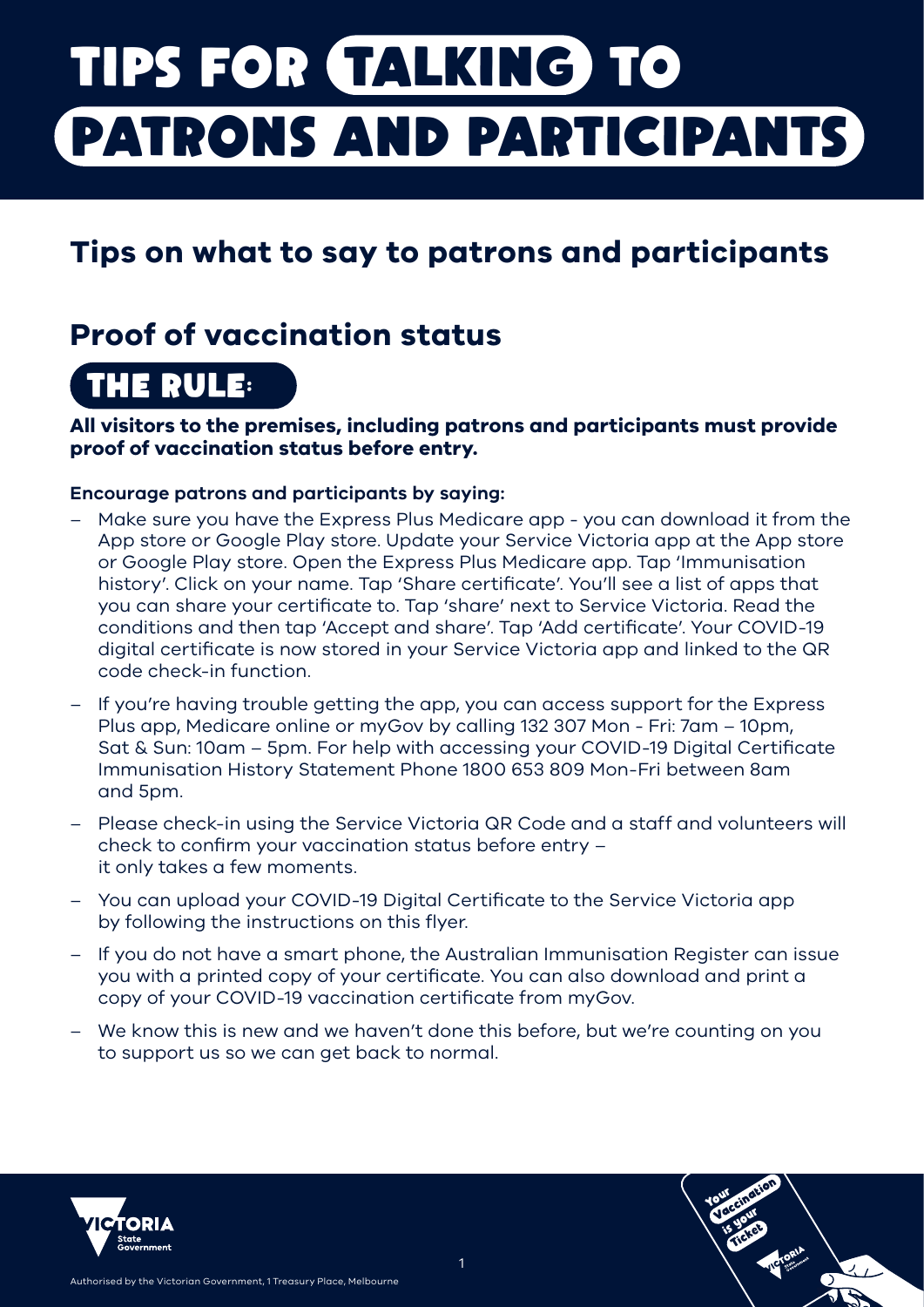# **TIPS FOR TALKING TO PATRONS AND PARTICIPANTS**

### **Density quotients**

**THE RULE:**

**The square metre rule applies to limit the number of patrons and participants in a space in a venue.** 

#### **Encourage patrons and participants by saying:**

- Please wait. We have a maximum capacity limit of \*\* customers due to COVID-19 restrictions.
- Please follow the advice on the sign.

### **Medical exemptions**

### **THE RULE:**

#### **If visitors have a medical exemption, they may enter the premises.**

#### **Encourage patrons and participants by saying:**

– Please show evidence of your medical exemption to the business – such as a medical certificate or a letter from a medical practitioner, then you may enter.

### **Children**

**THE RULE:**

**Children over 16 years must be fully vaccinated to enter venues, except those with medical exemptions. Children under 16 years do not need to be vaccinated but must be accompanied by fully vaccinated adults.** 

#### **Encourage patrons and participants by saying:**

- Children over 16 years must be fully vaccinated to enter, unless they have a medical exemption.
- If your child/children are under 16 years, they do not need to be vaccinated, however must be accompanied by fully vaccinated adult/s.



Authorised by the Victorian Government, 1 Treasury Place, Melbourne

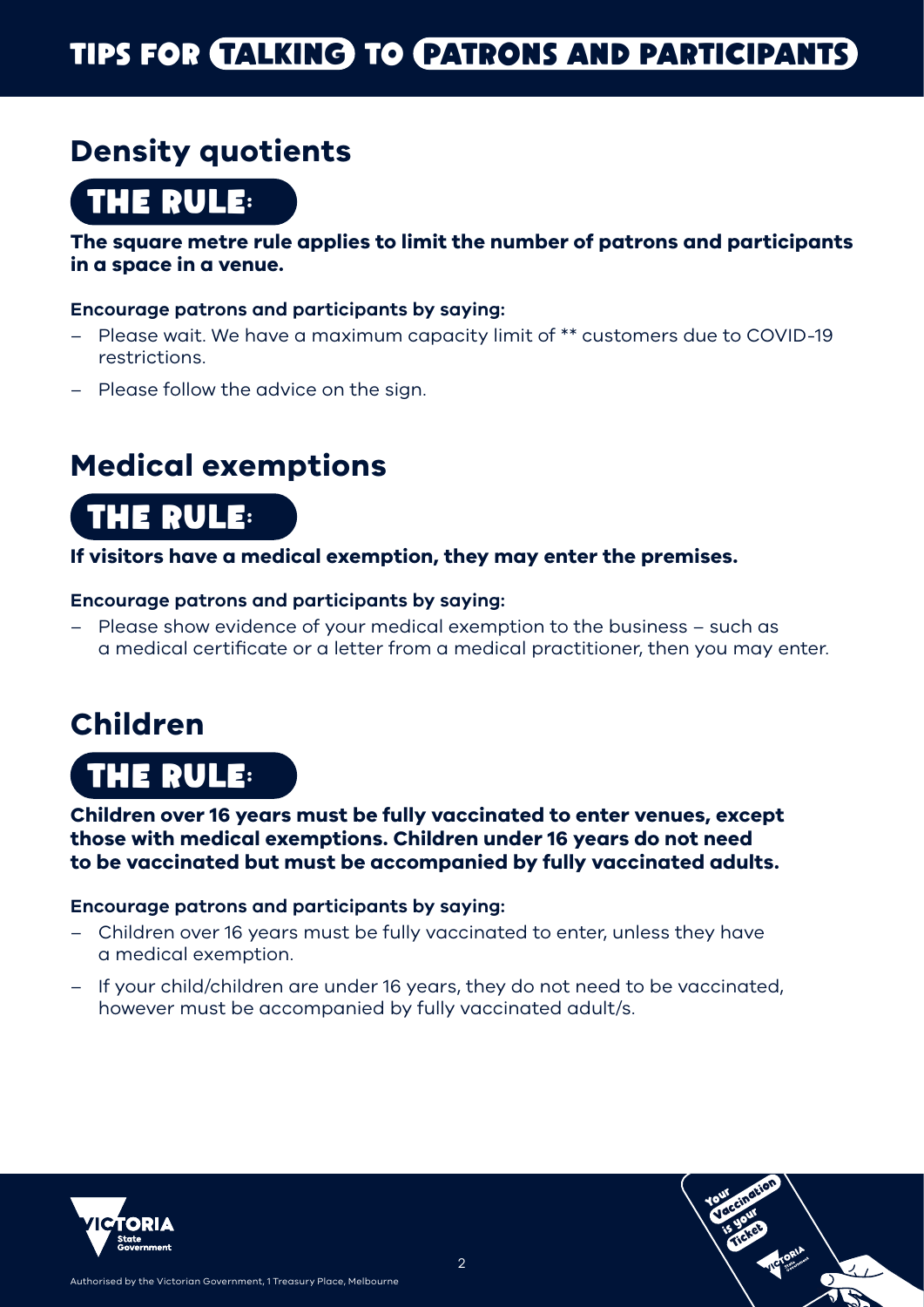### **Service Victoria app**

**THE RULE:**

#### **Currently only one COVID-19 digital certificate can be linked to each Service Victoria app.**

#### **Encourage patrons and participants by saying:**

– Currently only one COVID-19 digital certificate can be linked to each Service Victoria app, so each visitor will need to display their vaccination status on their device. Children under 16 do not need to be vaccinated if they are accompanied by fully vaccinated adults.

### **No smart phone**

# **THE RULE:**

#### **Proof of vaccination must be shown prior to entering the business and there are two alternative ways to show proof, that do not require a smart phone.**

#### **Encourage patrons and participants by saying:**

- If you don't have a smart phone, you can access your immunisations history statement for free from your Medicare online account through myGov. You can then print this out and carry around with you to show proof of vaccination.
- Alternatively, you can call the Australian Immunisations Register on 1800 653 809 and ask that they send your statement. It can take up to 14 days to arrive in the post.

### **Requesting additional ID**

# **THE RULE:**

#### **A venue has the right to ask for additional identification alongside a COVID-19 digital certificate – if it is provided as a hard copy.**

#### **Encourage patrons and participants by saying:**

Authorised by the Victorian Government, 1 Treasury Place, Melbourne

– Thank you for showing me your proof of vaccination status. Could you also please share an additional piece of ID including your name and a photo just so I can check that they match?